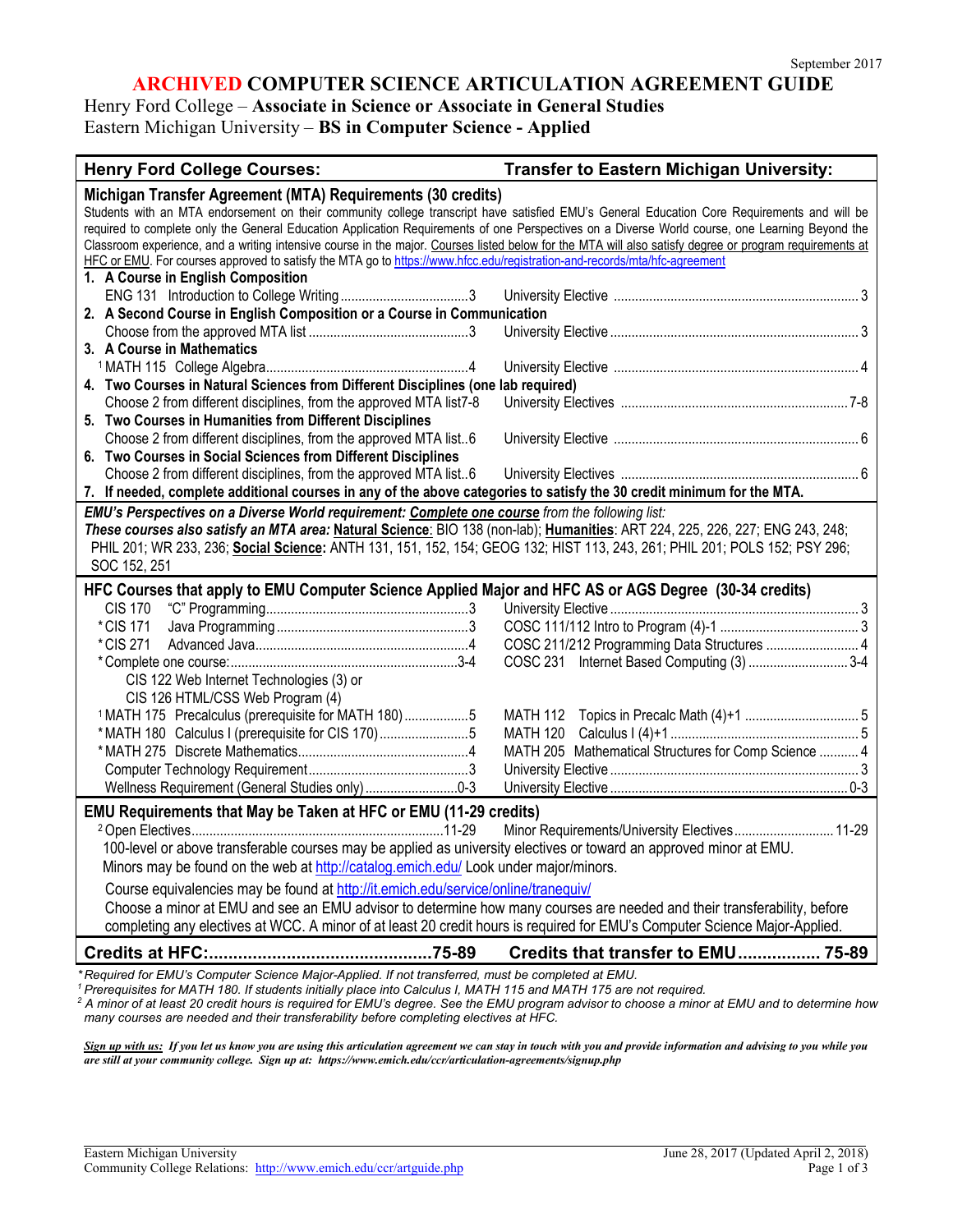# **ARCHIVED COMPUTER SCIENCE ARTICULATION AGREEMENT GUIDE**

# Henry Ford College – **Associate in Science or Associate in General Studies** Eastern Michigan University – **BS in Computer Science - Applied**

| Completion of the Computer Science Major -<br><b>Applied at EMU</b>                                                                                                                                                                                                                                                                                                                                                                                                                                                                                                                                                                                                                                                                                                                                                                                                                                                                                                                                                                                                                                                                                                                                                                                                                                                                                                                                                                                                                                                                                                                                                        |                                                                                                                                                                                          |
|----------------------------------------------------------------------------------------------------------------------------------------------------------------------------------------------------------------------------------------------------------------------------------------------------------------------------------------------------------------------------------------------------------------------------------------------------------------------------------------------------------------------------------------------------------------------------------------------------------------------------------------------------------------------------------------------------------------------------------------------------------------------------------------------------------------------------------------------------------------------------------------------------------------------------------------------------------------------------------------------------------------------------------------------------------------------------------------------------------------------------------------------------------------------------------------------------------------------------------------------------------------------------------------------------------------------------------------------------------------------------------------------------------------------------------------------------------------------------------------------------------------------------------------------------------------------------------------------------------------------------|------------------------------------------------------------------------------------------------------------------------------------------------------------------------------------------|
| <b>Major Requirements</b><br>(29 credits)                                                                                                                                                                                                                                                                                                                                                                                                                                                                                                                                                                                                                                                                                                                                                                                                                                                                                                                                                                                                                                                                                                                                                                                                                                                                                                                                                                                                                                                                                                                                                                                  | Sample Sequence for completing this program:<br>Courses may not be offered every semester. Consult the<br>program advisor for develop a program of study.                                |
| <b>Required Mathematics Course (3 credits)</b>                                                                                                                                                                                                                                                                                                                                                                                                                                                                                                                                                                                                                                                                                                                                                                                                                                                                                                                                                                                                                                                                                                                                                                                                                                                                                                                                                                                                                                                                                                                                                                             |                                                                                                                                                                                          |
| <b>Required Computer Science Courses (18 credits)</b><br>COSC 314 Computational Discrete Structures  4<br>COSC 481W Software Engineering and Senior Project 4<br><b>Restricted Elective Courses (8 credits)</b><br>Choose two courses from the following:  8<br><b>COSC 315</b><br>Symbolic computing (4)<br><b>COSC 321</b><br>Computer Organization II (4)<br><b>COSC 374</b><br>Applied Cryptography (4)<br>Switching Theory (4)<br><b>COSC 405</b><br>COSC 421<br>Systems Programming (4)<br><b>COSC 422</b><br>Intro to Microprocessors (4)<br><b>COSC 423</b><br>Computer Operating Systems (4)<br><b>COSC 436</b><br>Web Programming (4)<br>Computing Network Principles (4)<br><b>COSC 439</b><br><b>COSC 444</b><br>Foundations of Automata and Languages (4)<br>Compiler Construction (4)<br><b>COSC 445</b><br><b>COSC 456</b><br>Computer Graphics (4)<br><b>COSC 457</b><br>Computer Game Programming (4)<br><b>COSC 461</b><br>Heuristic Programming (4)<br><b>COSC 471</b><br>Database Principles (4)<br><b>Minor Requirements</b><br>$(6-20 hours)$<br>Students must complete a minor of at least 20 hours.<br>Some of those hours may be completed at HFC if<br>equivalent courses are identified. At least 6 hours toward<br>the minor must be completed in EMU courses, at the 300<br>level or above. Consult an advisor from the minor<br>department to determine<br>requirements.<br><b>LBC Requirement</b><br>$(0-3 \text{ credits})$<br>Students must complete one Learning Beyond the<br>Classroom course or noncredit experience offered by EMU.<br>Consult computer science advisor for options. | <b>Fall Semester</b><br>$(12-15 \text{ credits})$<br>(15 credits)<br><b>Winter Semester</b><br><b>Fall Semester</b><br>$(14 \text{ credits})$<br><b>Winter Semester</b><br>(4-9 credits) |

*\* A minimum of 124 credits is required to graduate. If sufficient credits are not transferred, additional credits will be required at EMU to satisfy the 124 credit minimum.*